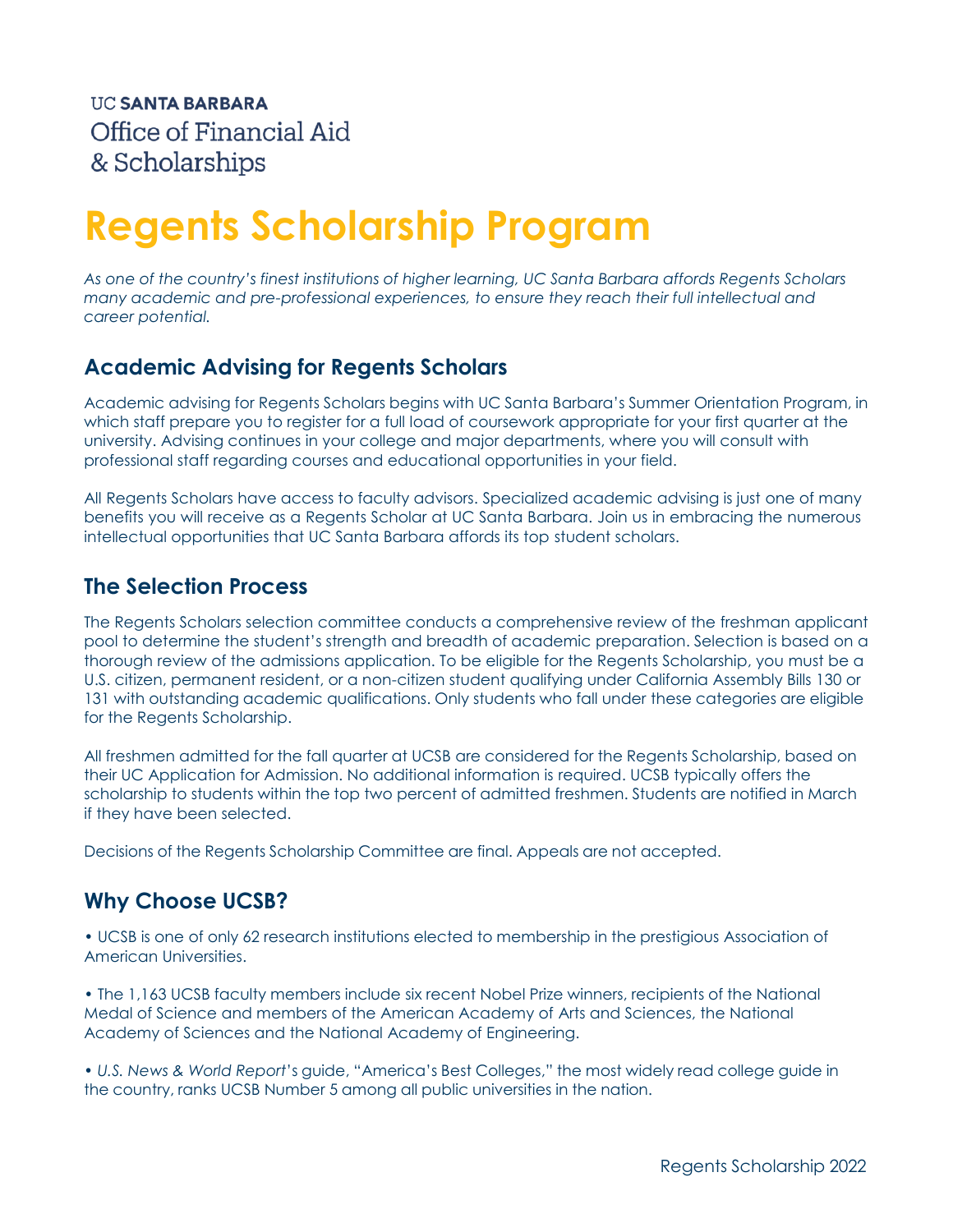# **Program Benefits**

In addition to the monetary award, Regents Scholars can take advantage of several benefits:

- Priority consideration for housing in the university residence halls for the first year, priority consideration for either the university residence halls or apartments for subsequent years, and priority consideration for preferred building and room type for the duration of the Regents Scholarship. (Housing application deadlines and class level eligibility must be met.)
- Extended borrowing privileges at UC Santa Barbara's Davidson Library to accommodate research needs.
- Membership in UCSB's Regents Scholars Association (RSA), presenting opportunities for leadership, interaction with faculty, and academic and social programs.

## **Maintaining Scholarship Eligibility**

#### **GPA:**

To remain eligible for their scholarship, Regents Scholars are required to maintain both a quarterly and cumulative GPA of 3.20. Should the *cumulative* GPA drop below 3.20, students are normally allowed two quarters to raise their GPA above 3.20 if it is the first occurrence. Similarly, should the *quarterly* GPA fall below 3.20, students are typically allowed one quarter to raise their quarterly GPA above 3.20 for the first or second occurrence. Exceptional situations will be reviewed by a faculty committee.

In cases of marked improvement, students may be given, at the discretion of a faculty review committee, an additional quarter to make up any deficits. Students who lose their scholarship may petition to have it reinstated.

#### **UNITS:**

*Requirements*: A full-time unit load of *12 or more units per quarter*, or *36 units per year*, is required for the Regents Scholarship. The 12-unit requirement applies to summer quarters during which the student receives scholarship funding. Warning letters are sent to students whose end-of-quarter units fall below 12. Student records will be checked at the end of each spring quarter. Students whose units fall below 36 units for the academic year will lose their scholarship. This policy is subject to appeal, and could result in reduced award amount. A faculty committee will review appeals and make final decisions regarding the student's scholarship status.

*Reduced Awards*: Student records will be checked by computer on the census date (15 days into the quarter) for enrolled unit loads. Students whose loads are from 9-12 units will receive only 75% of their award, and students whose loads are from 6-8 units will receive only 50% of their award. Students whose loads are below 6 units will not receive any portion of their scholarship for that quarter.

*Reduced Awards – Special Cases*: Students who have an approved petition for a deficit load and reduced educational fee from their College will receive 50% of their award.

## **Use and Disbursement of Scholarship Funds**

The Regents Scholarship is a yearly award for up to four years or until graduation (whichever comes first). Scholarship funds are disbursed evenly over the three quarters (fall, winter, and spring) of each academic year.

Financial support is available upon request for Regents Scholars who take a full load during a summer session or the Freshman Summer Start Program (FSSP), provided that the total number of funded quarters (or sessions) does not exceed 12 quarters. If funds are used for FSSP, the earned GPA from the